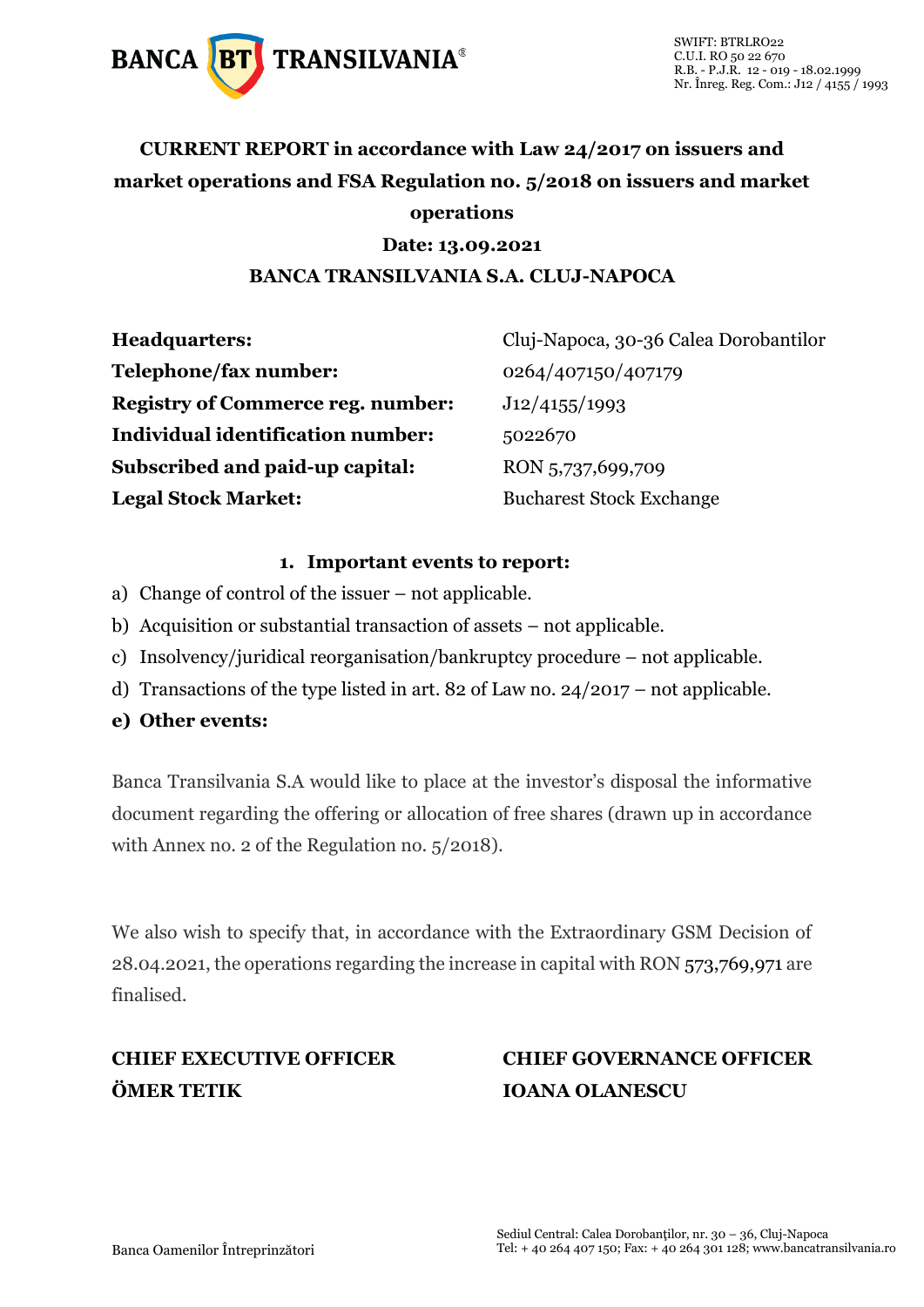

Capitalul social: 19.478.220,65 lei C.U.I.: RO 6838953 Nr. de ordine in Registrul Comertului: J12/3156/1994 Cont: RO48BTRL01301202925689XX Banca Transilvania Cluj Registru ASF: [PJR01SSIF/120022/](http://asfromania.ro/registru/detalii.php?id=11&nrcnvm=PJR01SSIF/120022&lng=1)20.04.2006 Decizia CNVM: 2330/22.07.2003

### **INFORMATION DOCUMENT FOR SHAREHOLDERS REGARDING THE GRANTING OR ALLOCATION OF FREE SHARES (PREPARED IN ACCORDANCE WITH APPENDIX NO. 2 FROM REG. FSA NO. 5/2018)**

**1.** Individuals responsible for the procedure

**1.1.** *Name and position of the individuals and/or name and registered office of the companies responsible for the information included in the information document.*

**BANCA TRANSILVANIA S.A., having its registered office in Cluj-Napoca, no. 30-36, Calea Dorobantilor, registered at the Cluj Trade Registry Office with the number J12/4155/16.12.1993, Tax Identification Number 5022670, duly represented by Ömer Tetik – Chief Executive Officer and Ioana Olanescu - Senior Executive Director, DGCC**

**BT CAPITAL PARTNERS S.A. having its registered office in Cluj-Napoca, str. Constantin Brâncuşi, no. 74-76, parter, registered with the Cluj Trade Register Office under number J12/3156/04.11.1994, tax identification number 6838953, duly represented by Daniela Secara –Chief Executive Officer and Mirela Buduroiu - Deputy Chief Executive Officer**

*1.2. Statements made by the individuals mentioned under 1.1, by which they declare that, to their knowledge, the information in the presentation document is true to reality.* 

**Upon verification of this prospectus, BANCA TRANSILVANIA S.A., represented by Ömer Tetik - CEO and Ioana Olanescu - Senior Executive Director, DGCC, assumes the responsibility for its content and hereby confirms that all the information provided is real and without omissions or false statements which might significantly affect the content of the document.**

**BT CAPITAL PARTNERS S.A., represented by Daniela Secara - CEO and Mirela Buduroiu- Deputy CEO, declares that, to its knowledge, the information provided in the document is real and without omissions, which might significantly affect the content of the document.**

**<sup>2.</sup>** General information about the issuer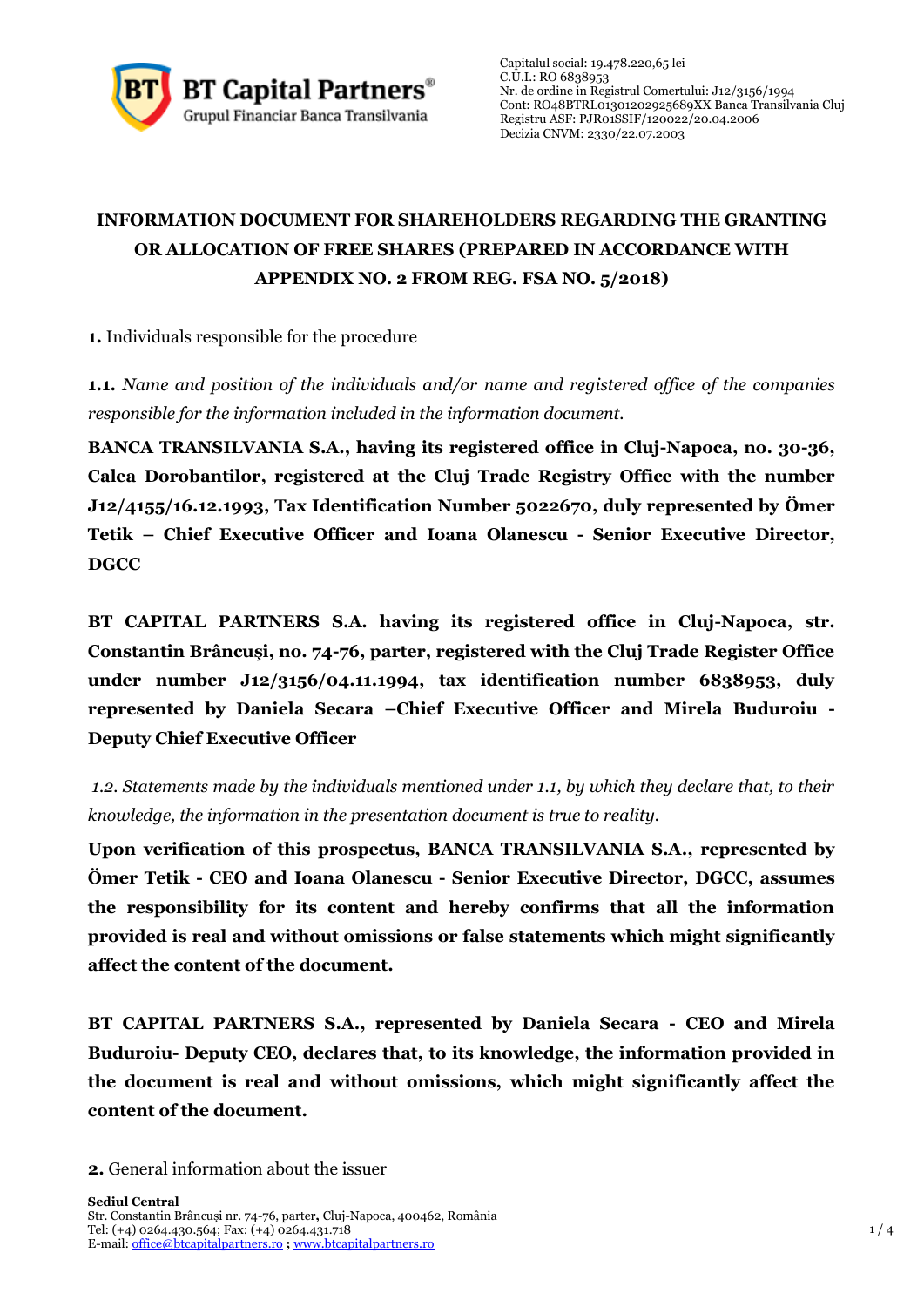

2.1.Name, registered office, tax identification number and company registration number with the Trade Register Office**.**

| Name of the issuer:       | <b>Banca Transilvania S.A.</b>                                    |  |  |  |  |
|---------------------------|-------------------------------------------------------------------|--|--|--|--|
| <b>Registered office:</b> | Calea Dorobantilor Nr. 30 -36<br>Cluj-Napoca, Romania;            |  |  |  |  |
|                           |                                                                   |  |  |  |  |
| Company registration:     | registered with the Trade Register Office attached to Cluj        |  |  |  |  |
|                           | J12/4155/16.12.1993,<br>number<br><b>Tribunal</b><br>under<br>tax |  |  |  |  |
|                           | identification number 5022670.                                    |  |  |  |  |

**2.2.** Share capital:

|           | • Value of the subscribed, paid-up capital: | RON 5,737,699,709    |
|-----------|---------------------------------------------|----------------------|
| $\bullet$ | Number of shares issued                     | 5,737,699,709 shares |
| $\bullet$ | <b>Nominal value of a share</b>             | RON 1                |

**3. Information concerning the free shares granted to the company's shareholders**

**3.1.** Decisions regarding the increase in the share capital which imply the offer of free shares to the existing shareholders.

**The Extraordinary General Meeting of Shareholders, through the decision of April 28, 2021, decided to increase the share capital with the amount of RON 573,769,971, by issuing 573,769,971 new shares, at a nominal value of RON 1/share, as well as the setting of a price of RON 0 for the compensation of the share fractions resulting from the application of the algorithm and the rounding of the results, according to the legal provisions. The increase will be realized by incorporating the reserves from the net profit of the year 2020, amounting RON 573,769,971, by issuing a number of 573,769,971 shares, with a nominal value of RON 1/share, to the benefit of the registered shareholders in the Shareholders' Register held by the Central Depository at the registration date established by the GMS.**

**Each shareholder registered at the registration date, 10 September 2021, will receive, free of charge, for each 100 shares owned, a total number of shares, calculated by the following formula 100x (573,769,971/5,737,699,709 lei).**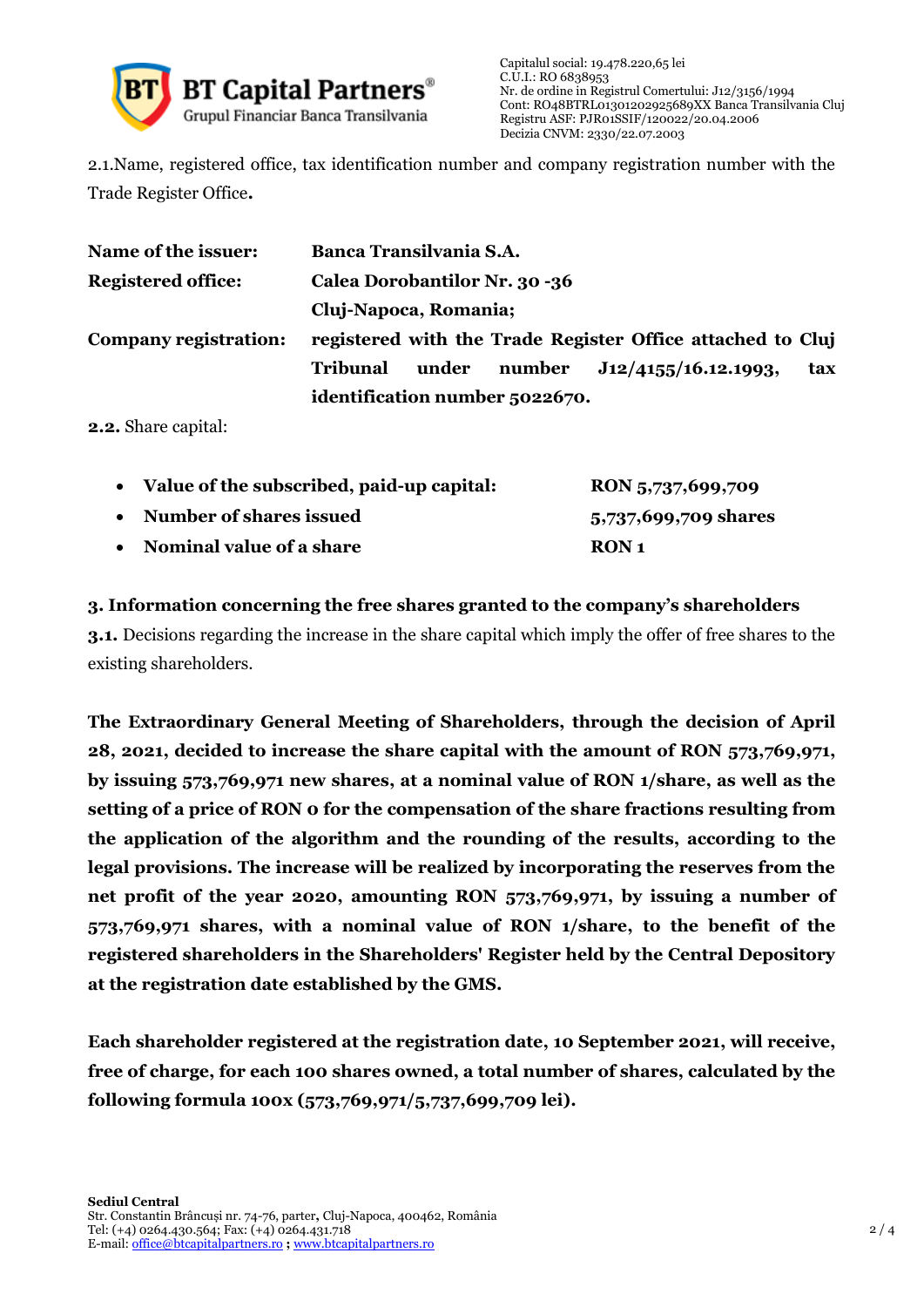

**3.2.** The registration date as established by the GMS/BoD, as applicable, for the identification of the shareholders who benefit from the granting or allocation of free shares.

**The registration date as approved by the EGMS for the identification of the shareholders is 10th September 2021.**

**3.3.** Description of the share capital increase:

- the reason of the share capital increase;

- the value and the source of the share capital increase;

- the number of shares issued for the share capital increase.

**The funds obtained from the increase of the share capital shall be used to sustain the current activity of the company.**

**The Extraordinary General Meeting of Shareholders, through the decision of 28.04.2021, decided to increase the share capital of Banca Transilvania with the amount of RON 573,769,971 from RON 5,737,699,709 to RON 6,311,469,680, by issuing 573,769,971 new shares, at a nominal value of RON 1/share. The increase will be realized by incorporating the reserves from the net profit of the year 2020, amounting RON 573,769,971, by issuing a number of 573,769,971 shares, with a nominal value of RON 1/share, to the benefit of the registered shareholders in the Shareholders' Register held by the Central Depository at the registration date established by the GMS.**

**3.4.** Description of the type and class of the securities granted or allocated. The number of free shares allocated for each share owned.

**The securities offered are dematerialized nominal shares. Each shareholder registered at the registration date, 10 September 2021, will receive, free of charge, for each 100 shares owned, a total number of shares, calculated by the following formula 100x(573,769,971/5,737,699,709 lei).**

**3.5.** The value of the increased share capital **The value of the increased share capital is RON 6,311,469,680.**

**3.6.** The intermediary which helped the issuer with the preparation of the presentation document.